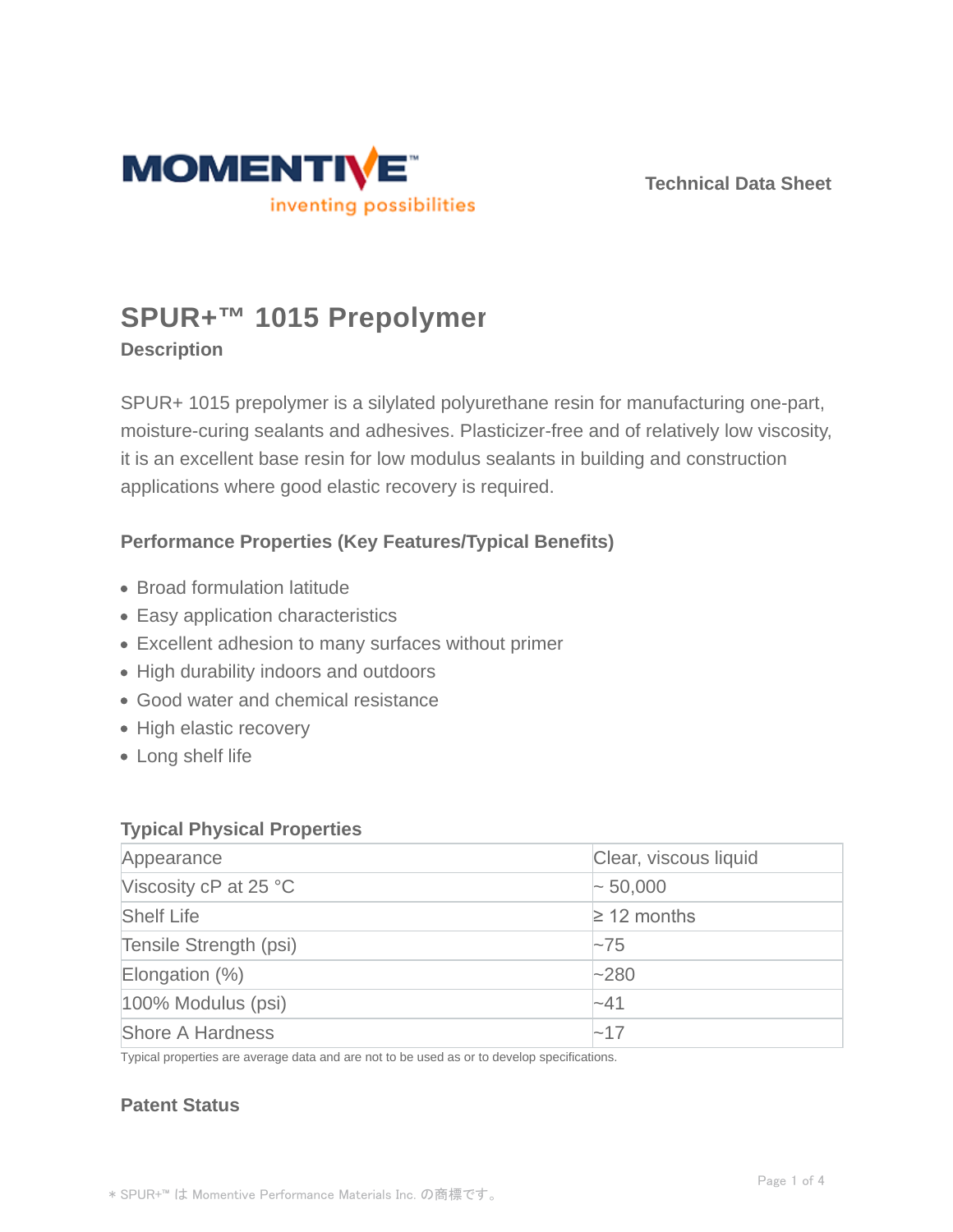本書のいかなる内容も、関連特許が存在しないことを暗示したものではありません。またいか なる特許についても、その権利者による許可なしに、その特許が対象とする発明を実施する ための許可、誘因または推奨を構成することはできません。

#### **Product Safety, Handling and Storage**

Customers should review the latest Safety Data Sheet (SDS) and label for product safety information, safe handling instructions, personal protective equipment if necessary, emergency service contact information, and any special storage conditions required for safety. Momentive Performance Materials (MPM) maintains an aroundthe-clock emergency service for its products. SDS are available at www.momentive.com or, upon request, from any MPM representative. For product storage and handling procedures to maintain the product quality within our stated specifications, please review Certificates of Analysis, which are available in the Order Center. Use of other materials in conjunction with MPM products (for example, primers) may require additional precautions. Please review and follow the safety information provided by the manufacturer of such other materials.

#### **Limitations**

Customers must evaluate Momentive Performance Materials products and make their own determination as to fitness of use in their particular applications.

#### **Contact Information**

Email commercial.services@momentive.com

#### **Telephone**

| <b>Americas</b>      | <b>Latin America</b> | <b>EMEAI- Europe, Middle</b>          | <b>ASIA PACIFIC</b> |
|----------------------|----------------------|---------------------------------------|---------------------|
|                      |                      | East, Africa & India                  |                     |
| +1 800 295 2392      | <b>Brazil</b>        | <b>Europe</b>                         | <b>China</b>        |
| Toll free*           | +55 11 4534 9650     | +390510924300                         | 800 820 0202        |
| +704 805 6946        | <b>Direct Number</b> | Direct number                         | Toll free           |
| <b>Direct Number</b> |                      |                                       | +86 21 3860 4892    |
|                      |                      |                                       | Direct number       |
| *All American        | <b>Mexico</b>        | India, Middle East &<br><b>Africa</b> | Japan               |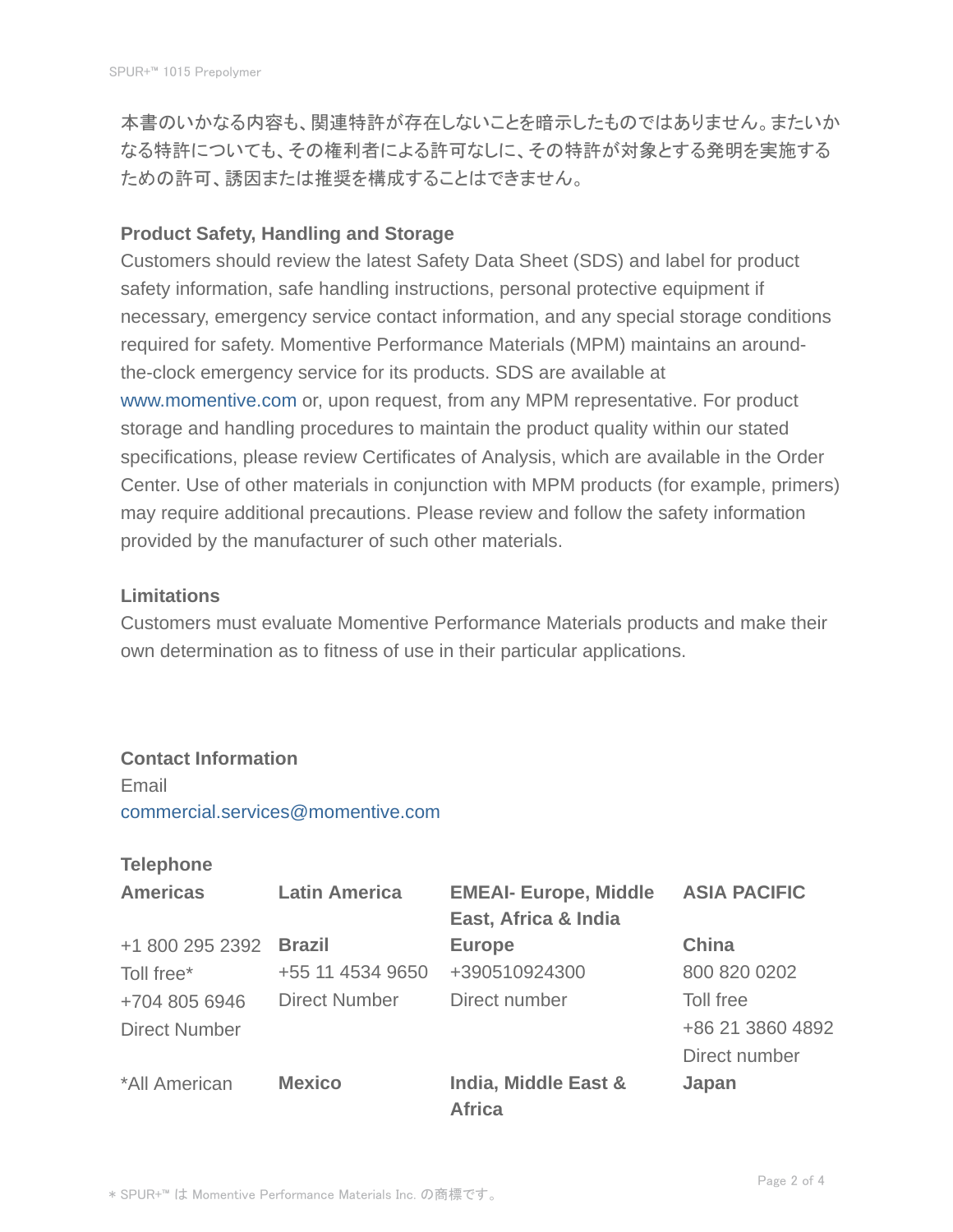| countries | +52 55 2169 7670 + 91 44 71212207 |                           | +81 3 5544 3111 |
|-----------|-----------------------------------|---------------------------|-----------------|
|           | Direct Number                     | Direct number*            | Direct number   |
|           |                                   | *All Middle Eastern       | <b>Korea</b>    |
|           |                                   | countries, Africa, India, | +82 2 6201 4600 |
|           |                                   |                           |                 |

For literature and technical assistance, visit our website at: www.momentive.com

#### **DISCLAIMER:**

**THE MATERIALS, PRODUCTS AND SERVICES OF MOMENTIVE PERFORMANCE MATERIALS INC. AND ITS SUBSIDIARIES AND AFFILIATES (COLLECTIVELY "SUPPLIER"), ARE SOLD SUBJECT TO SUPPLIER'S STANDARD CONDITIONS OF SALE, WHICH ARE INCLUDED IN THE APPLICABLE DISTRIBUTOR OR OTHER SALES AGREEMENT, PRINTED ON THE BACK OF ORDER ACKNOWLEDGMENTS AND INVOICES, AND AVAILABLE UPON REQUEST. ALTHOUGH ANY INFORMATION, RECOMMENDATIONS, OR ADVICE CONTAINED HEREIN IS GIVEN IN GOOD FAITH, SUPPLIER MAKES NO WARRANTY OR GUARANTEE, EXPRESS OR IMPLIED, (i) THAT THE RESULTS DESCRIBED HEREIN WILL BE OBTAINED UNDER END-USE CONDITIONS, OR (ii) AS TO THE EFFECTIVENESS OR SAFETY OF ANY DESIGN INCORPORATING ITS PRODUCTS, MATERIALS, SERVICES, RECOMMENDATIONS OR ADVICE. EXCEPT AS PROVIDED IN SUPPLIER'S STANDARD CONDITIONS OF SALE, SUPPLIER AND ITS REPRESENTATIVES SHALL IN NO EVENT BE RESPONSIBLE FOR ANY LOSS RESULTING FROM ANY USE OF ITS MATERIALS, PRODUCTS OR SERVICES DESCRIBED HEREIN.** Each user bears full responsibility for making its own determination as to the suitability of Supplier's materials, services, recommendations, or advice for its own particular use. Each user must identify and perform all tests and analyses necessary to assure that its finished parts incorporating Supplier's products, materials, or services will be safe and suitable for use under end-use conditions. Nothing in this or any other document, nor any oral recommendation or advice, shall be deemed to alter, vary, supersede, or waive any provision of Supplier's standard Conditions of Sale or this Disclaimer, unless any such modification is specifically agreed to in a writing signed by Supplier. No statement contained herein concerning a possible or suggested use of any material, product, service or design is intended, or should be construed, to grant any license under any patent or other intellectual property right of Supplier covering such use or design, or as